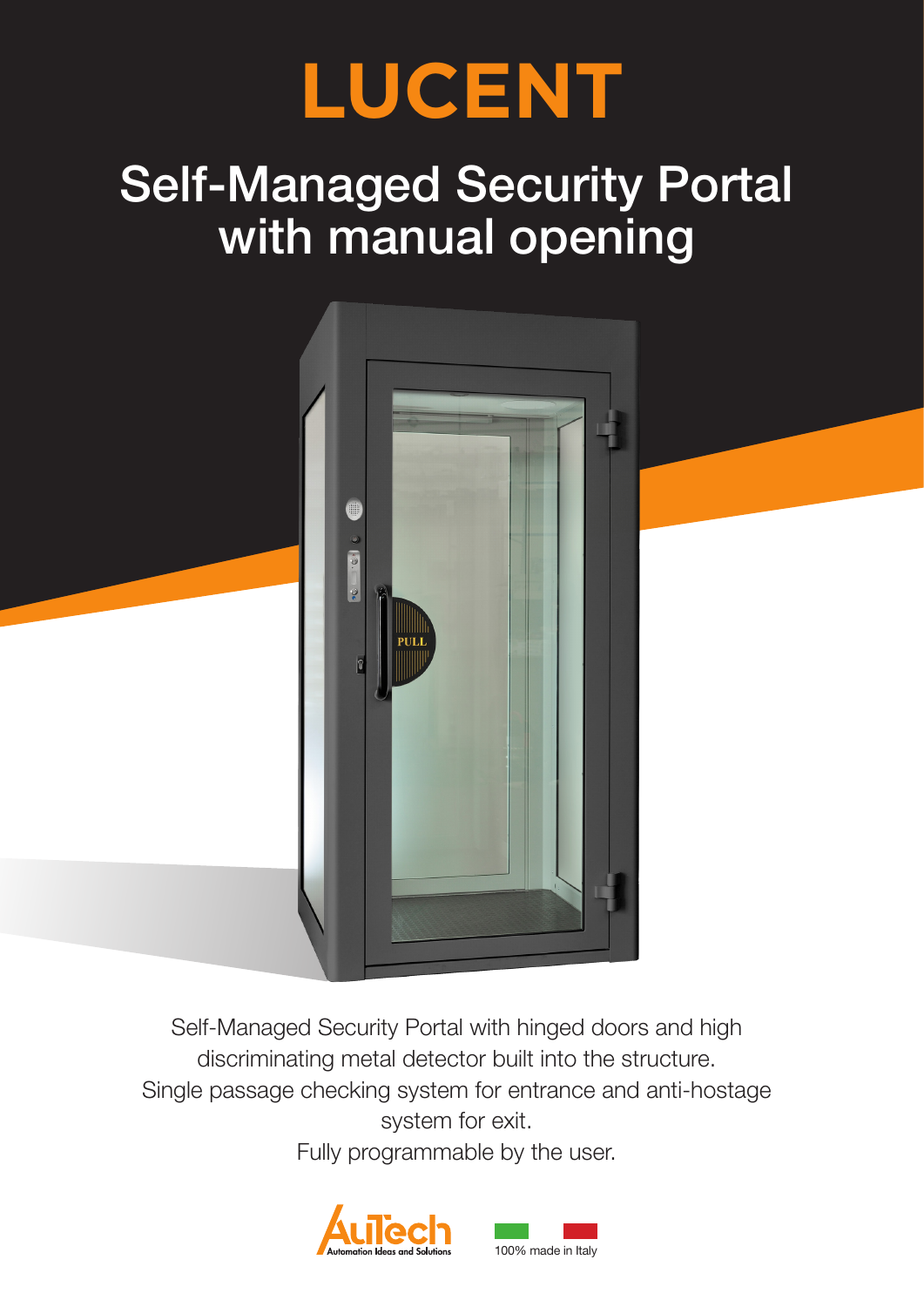### **GENERAL FEATURES**

- Monobloc made up of 30/10 mild steel electro-welded structure painted with highly shock-and- $\bullet$ corrosion-proof products.
- Embossed painting, any color from RAL Chart or stainless steel coating.
- Bullet-proof laminated side glasses.
- Bullet-proof and shock-proof laminated door glasses.
- Security lock with Electric Piston or Electric Strike 24Vdc.  $\bullet$
- Electronic logic control unit single board mod. LE14 with speech synthesizer with  $\bullet$ programmable multimessages.
- Ethernet connection for tele-assistance (TCP/IP Protocol).
- Accident prevention complying with existing regulations.  $\bullet$
- Person Presence Sensor.
- Adjustable weight control system allowing only one transit at a time.
- Inside cage controlled and able to detect objects below 250g (programmable).  $\bullet$
- Signaling lights for user's guidance.  $\bullet$
- Internal lighting by LED spotlight, Speech synthesizer, Intercom and emergency button.  $\bullet$
- High discriminating Metal Detector mod. SDM4/14-CSGA built into the structure.
- Control console for operation managing (entrance, exit, bidirectional, manual, emergency, etc.), complete with intercom receiver.
- Interfacing with external peripherals, card readers, biometric systems, etc.  $\bullet$
- 90° Entrance on request.
- It can be set into the floor (up to 60 mm).

## **ACCESSORIES**

- Radar Sensors for door automatic opening.
- Biometric Recording System mod. Bio-Print.
- Anti-camouflage Recording System mod. Bio-Visual.





Via Alfredo Binda, 15 - fraz. Penna 52028 - Terranuova Bracciolini (Arezzo) - Italy Tel. e Fax: +39 055 9705347 info@autechsrl.net